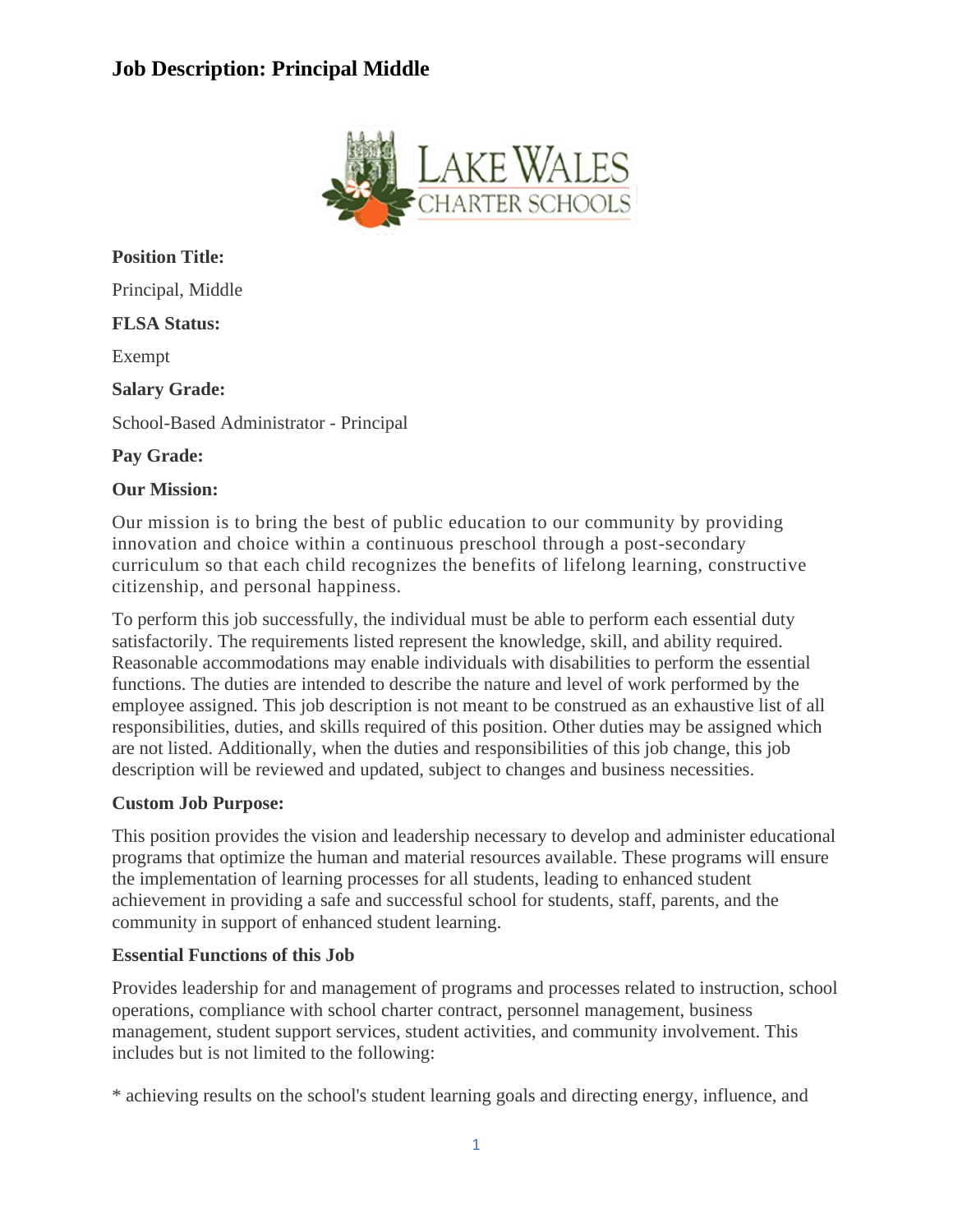resources toward data analysis for instructional improvement, development, and implementation of quality standards-based curricula;

\* demonstrating that student learning is their top priority through practical leadership actions that build and support a learning organization focused on student success;

\* working collaboratively to develop and implement an instructional framework that aligns curriculum with state standards, effective instructional practices, student learning needs, and assessments;

\* recruiting, retaining, and developing an effective and diverse faculty and staff; focusing on evidence, research, and classroom realities faced by teachers;

\* linking professional practice with student achievement to demonstrate the cause and effect relationship;

\* facilitating effective professional development;

\* monitoring implementation of critical initiatives;

\* securing and providing timely feedback to teachers so that feedback can be used to increase teacher professional practice; knowledge of Lake Wales Charter Schools' due processes;

\* providing structure for and monitoring of a school learning environment that improves learning for all of the school's diverse student population;

\* employing and monitoring a decision-making process that is based on vision, mission, and improvement priorities using facts and data;

\* managing the decision-making process, but not all decisions, using the technique to empower others and distribute leadership when appropriate;

\* establishing personal deadlines for self and the entire school;

\* using a transparent process for making decisions and articulating who makes which decisions;

\* actively cultivating, supporting, and developing other leaders within the school, modeling trust, competency, and integrity in ways that positively impact and inspire growth in other potential leaders;

\* managing the organization, operations, and facilities in ways that maximize the use of resources to promote a safe, efficient, legal, and effective learning environment;

\* effectively managing and delegating tasks and consistently demonstrating fiscal efficiency such as the operational budget;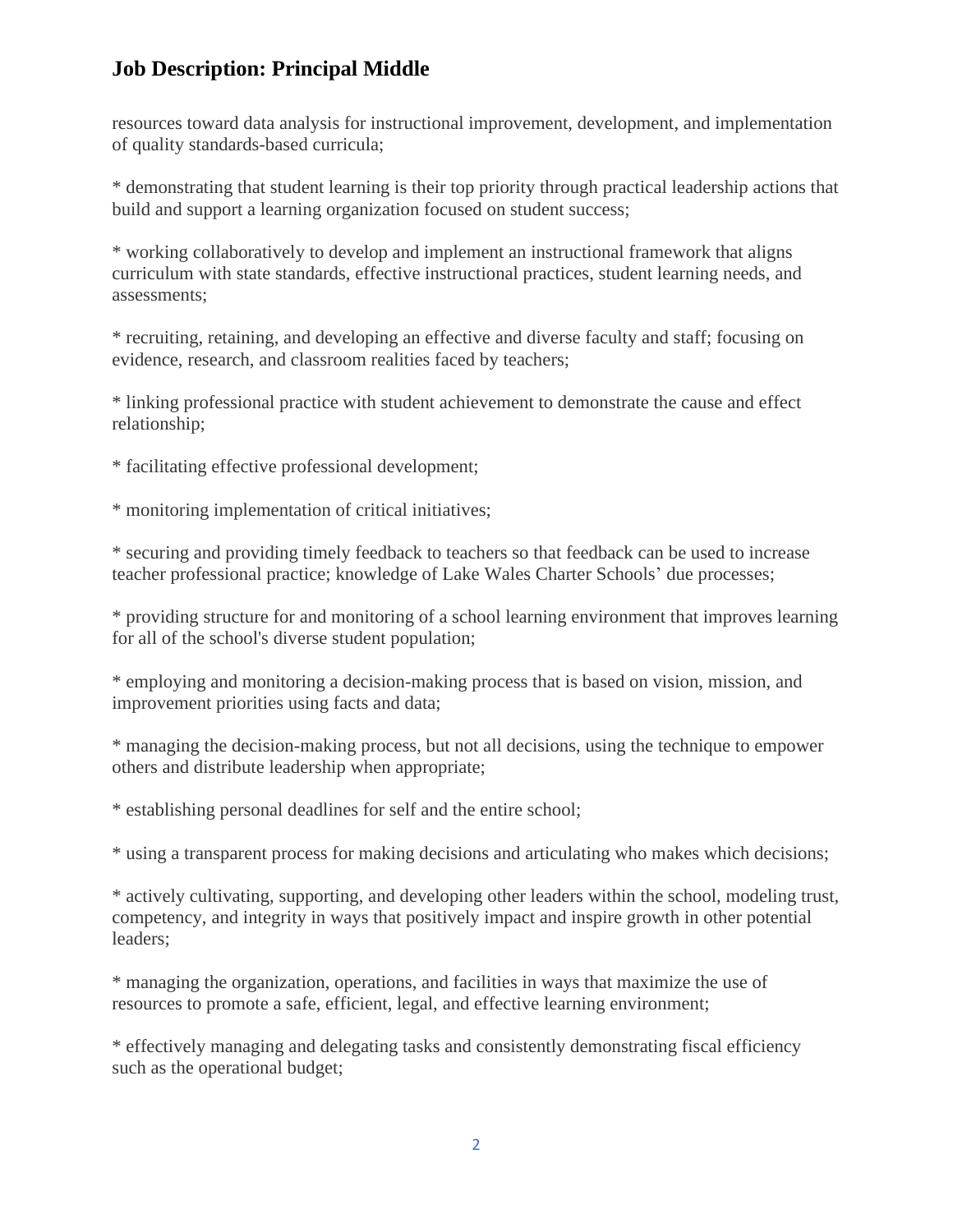\* understanding the benefits of going deeper with fewer initiatives as opposed to superficial coverage of everything;

\* using appropriate oral, written, and electronic communication and collaboration skills to accomplish school and system goals by practicing two-way communications, seeking to listen and learn from, and building and maintaining relationships with students, faculty, parents, and community;

\* managing a process of regular communications to staff and community, keeping all stakeholders engaged in the work of the school;

\* recognizing individuals for good work;

\* maintaining high visibility at school and in the community;

\* demonstrating personal and professional behaviors consistent with quality practices in education and as a community leader by staying informed on current research in education and showing their understanding of the research;

\* engaging in professional development opportunities that improve personal, professional practice and align with the needs of the school system;

\* generating a professional development focus in their school linked to the system-wide strategic objectives.

## **Non-Essential Functions of this Job**

Performs other duties as assigned.

#### **Knowledge, Skills, and Abilities:**

Demonstrated behaviors related to each of the essential performance criteria for the position of a Florida School Leader as follows: Student Learning Results, Student Learning as a Priority, Instructional Plan Implementation, Faculty Development, Learning Environment, Decision Making, Leadership Development, School Management, Communication, and Professional and Ethical Behaviors. Bilingual/biliterate preferred.

#### **Education, Experience, and Certification/License Requirements**

Master's Degree from an accredited educational institution. Certification as a School Principal Preferred (or Certification in Educational Leadership, Administration, or Administration/Supervision) according to Rule 6A-4.0083 (Administrative Class), 6A-5.080 (Florida Principal Leadership Standards), and Rule 6A-10,081(Florida Administrative Code). A Principal can be appointed to the position of interim Principal by the Superintendent of Lake Wales Charter Schools. Minimum five (5) years of teaching experience with an effective evaluation. Minimum three years of experience as an assistant principal or equivalent nonschool-based administrative position with five years preferred.

Bilingual/biliterate preferred.